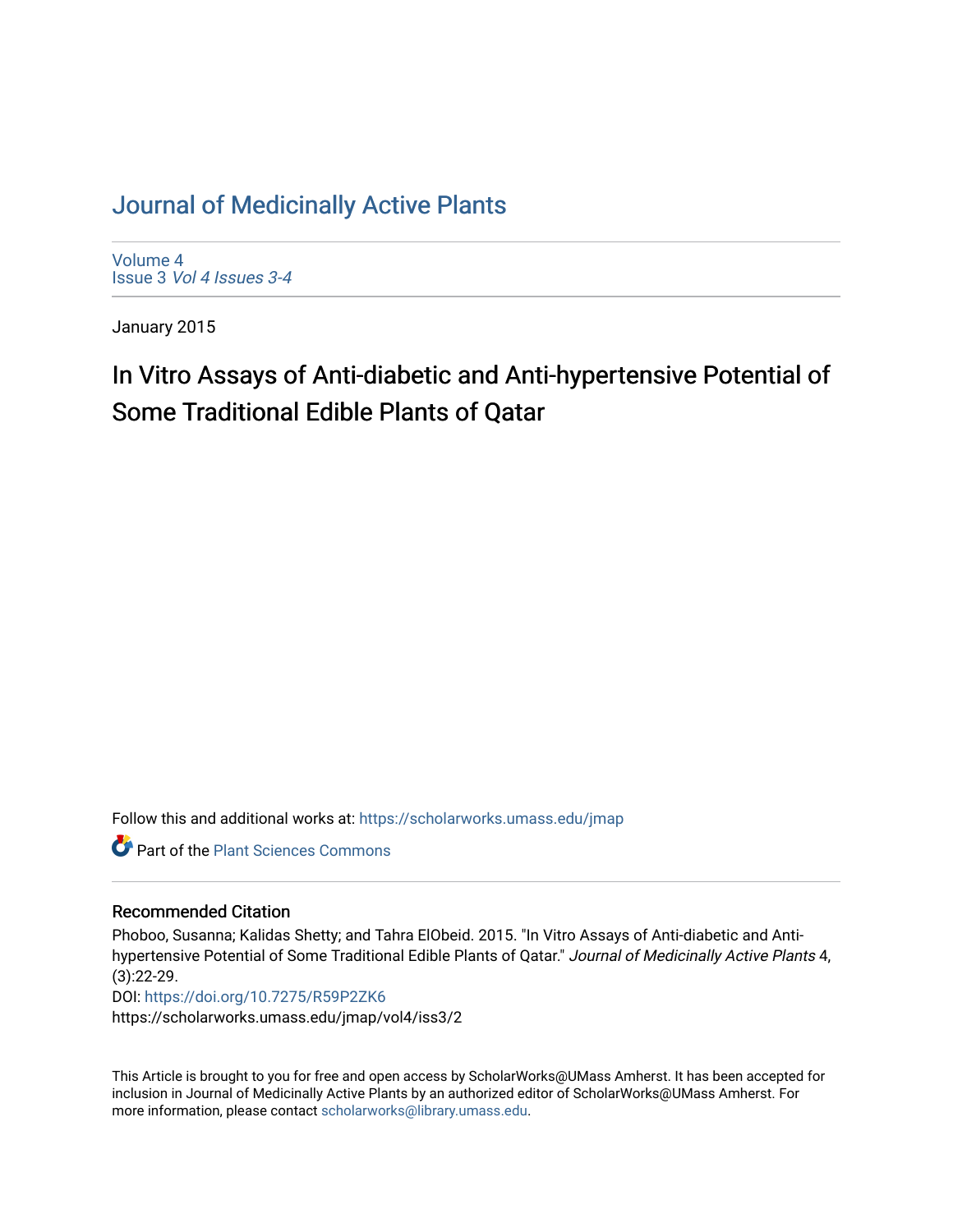# **[Journal of Medicinally Active Plants](http://scholarworks.umass.edu/jmap?utm_source=scholarworks.umass.edu%2Fjmap%2Fvol4%2Fiss3%2F2&utm_medium=PDF&utm_campaign=PDFCoverPages)**

[Volume 4](http://scholarworks.umass.edu/jmap/vol4?utm_source=scholarworks.umass.edu%2Fjmap%2Fvol4%2Fiss3%2F2&utm_medium=PDF&utm_campaign=PDFCoverPages) Issue 3 *[Vol 4 Issues 3-4](http://scholarworks.umass.edu/jmap/vol4/iss3?utm_source=scholarworks.umass.edu%2Fjmap%2Fvol4%2Fiss3%2F2&utm_medium=PDF&utm_campaign=PDFCoverPages)*

December 2015

# In Vitro Assays of Anti-diabetic and Antihypertensive Potential of Some Traditional Edible Plants of Qatar

Susanna Phoboo *Qatar University*, suchanna@gmail.com

Kalidas Shetty *North Dakota State University*, kalidas.shetty@ndsu.edu

Tahra ElObeid *Qatar University*, tahra.e@qu.edu.qa

Follow this and additional works at: [http://scholarworks.umass.edu/jmap](http://scholarworks.umass.edu/jmap?utm_source=scholarworks.umass.edu%2Fjmap%2Fvol4%2Fiss3%2F2&utm_medium=PDF&utm_campaign=PDFCoverPages)

#### Recommended Citation

Phoboo, Susanna, Kalidas Shetty, Tahra ElObeid. 2015. "In Vitro Assays of Anti-diabetic and Anti-hypertensive Potential of Some Traditional Edible Plants of Qatar," *Journal of Medicinally Active Plants* 4(Vol 4 Issues 3-4):22-29. DOI: <https://doi.org/10.7275/R59P2ZK6> Available at: http://scholarworks.umass.edu/jmap/vol4/iss3/2

This Article is brought to you for free and open access by ScholarWorks@UMass Amherst. It has been accepted for inclusion in Journal of Medicinally Active Plants by an authorized administrator of ScholarWorks@UMass Amherst. For more information, please contact [scholarworks@library.umass.edu](mailto:scholarworks@library.umass.edu).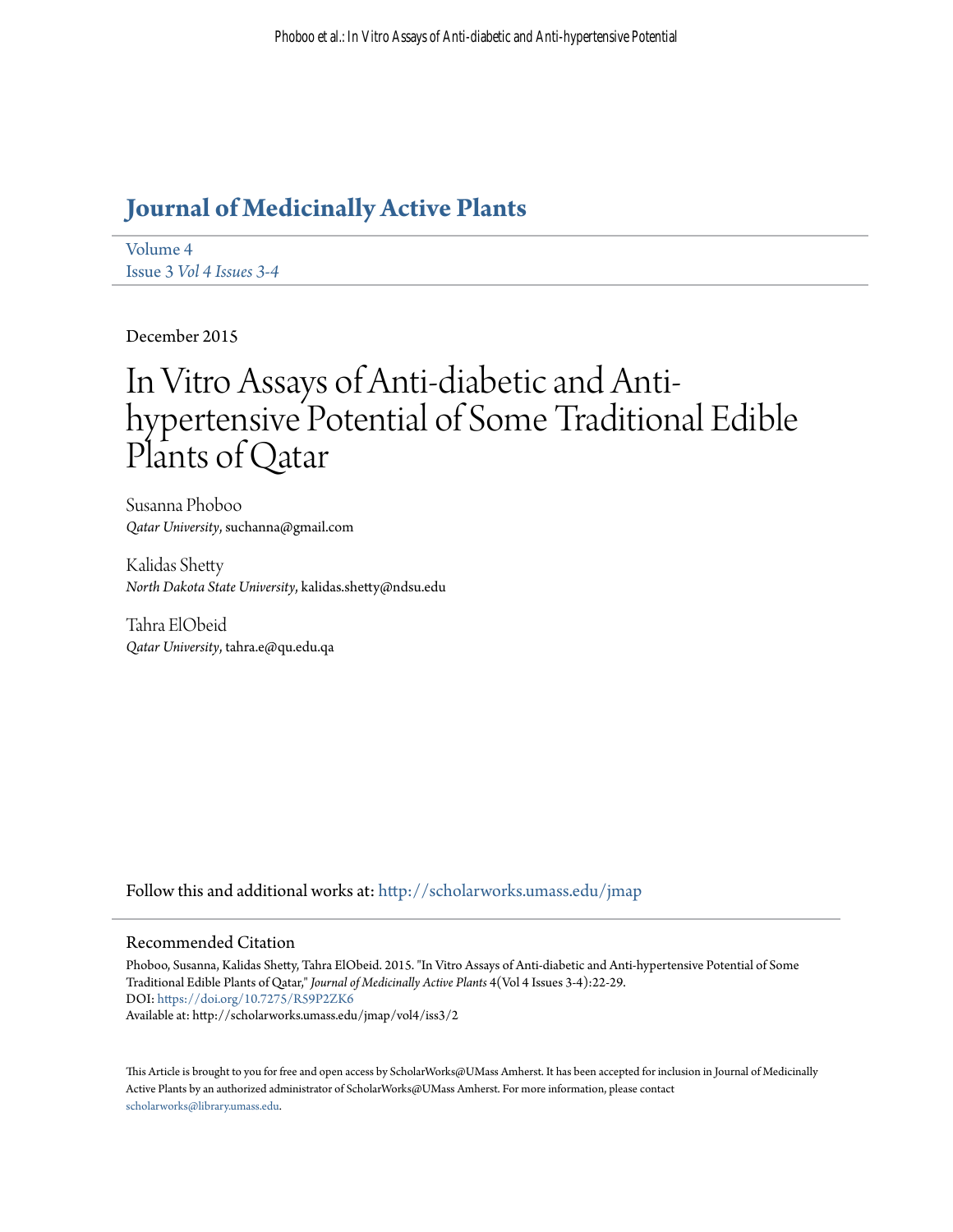## *In Vitro* **Assays of Anti-Diabetic and Anti-Hypertensive Potential of Some Traditional Edible Plants of Qatar**

Susanna Phoboo<sup>1</sup>, Kalidas Shetty<sup>2</sup>, and Tahra Eltayeb Elobeid Abdelkhalig<sup>1\*</sup>

<sup>1</sup>Human Nutrition Program, Department of Health Sciences, Qatar University, Doha, Qatar; <sup>2</sup>North Dakota State University, Fargo, North Dakota, USA

\***Corresponding author:** Email: [Tahra.e@qu.edu.qa](mailto:Tahra.e@qu.edu.qa)

**Manuscript received:** June 7, 2015

**Keywords**: ACE inhibition,  $\alpha$ -glucosidase,  $\alpha$ -amylase, antioxidant activity, *Aizoon canariense*, *Cynomorium coccineum*, *Glossonema edule*, *Malva parviflora*, diabetes, phenolics.

#### **ABSTRACT**

*Aizoon canariense***,** *Cynomorium coccineum***,**  *Glossonema edule***, and** *Malva parviflora***, edible desert plants from Qatar, were selected to determine levels of phenolic bioactives and potential health benefits for managing early stages of type 2 diabetes and hypertension. Aqueous extracts of** *C. cocineum***, contained soluble phenolics and had relatively high levels of antioxidant activity associated with α-glucosidase, α-amylase, and angiotensin-converting enzyme (ACE).** *G. edule* **and** *M. parviflora* **had moderate levels of anti-oxidant potential, soluble phenolics, and ACE inhibitory activity. The medicinal properties associated with**  *C. coccineum* **suggest the plant may have potential as a diet-based solution for combating, preventing, and managing the early stage of type 2 diabetes when coupled with an overall healthy life style and pharmacological management strategies.** 

#### **INTRODUCTION**

 Type 2 diabetes mellitus is a systemic, multilayered chronic disease with worldwide impact, reaching epidemic proportions and projected to be the 7<sup>th</sup> leading cause of death by 2030 (WHO, 2013). Qatar is predicted to have the highest number of diabetic patients in the near future, with a reported increase of 130% by the year 2030 (Mushlin et al., 2012). Due to genetic susceptibility, children that have one or two diabetic parents are two to four times

higher risk for being diagnosed with type 2 diabetes (Harrison et al., 2003). Consanguinity, the incidence of which is the highest in the State of Qatar (51%), is frequently the cause of the prevalence of many genetic disorders and other inherited adult diseases, such as diabetes (Bener et al., 2013). In recent years, many edible food, medicinal, and spice plants have been investigated for potential benefits in managing type 2 diabetes (Kaur et al., 2015; Mirmiran et al., 2014).

 Among the most important plant-based antioxidants are the dietary phenolics that are thought to be more effective as an antioxidants than vitamin E or C *in vitro* and *in vivo* (Rice-Evans et al., 1997) because they potentially have direct enzyme inhibitory benefits as targets for hyperglycemia and managing carbohydrate metabolism. Specifically, apart from the antioxidant properties, phenolic compounds are natural inhibitors of α-glucosidase and α-amylase enzymes applicable for the management of early stages of hyperglycaemia associated with type 2 diabetes.

 A method available for the management of type 2 diabetes is to impede the breakdown and intestinal absorption of glucose through the inhibition of pancreatic  $\alpha$ -amylase and intestinal  $\alpha$ -glucosidase enzymes (Pinto et al., 2009). The presence of the phenolics that act as  $\alpha$ -glucosidase and  $\alpha$ -amylase inhibitors in fruits, vegetables and spices could be a good approach to control post-prandial hyper-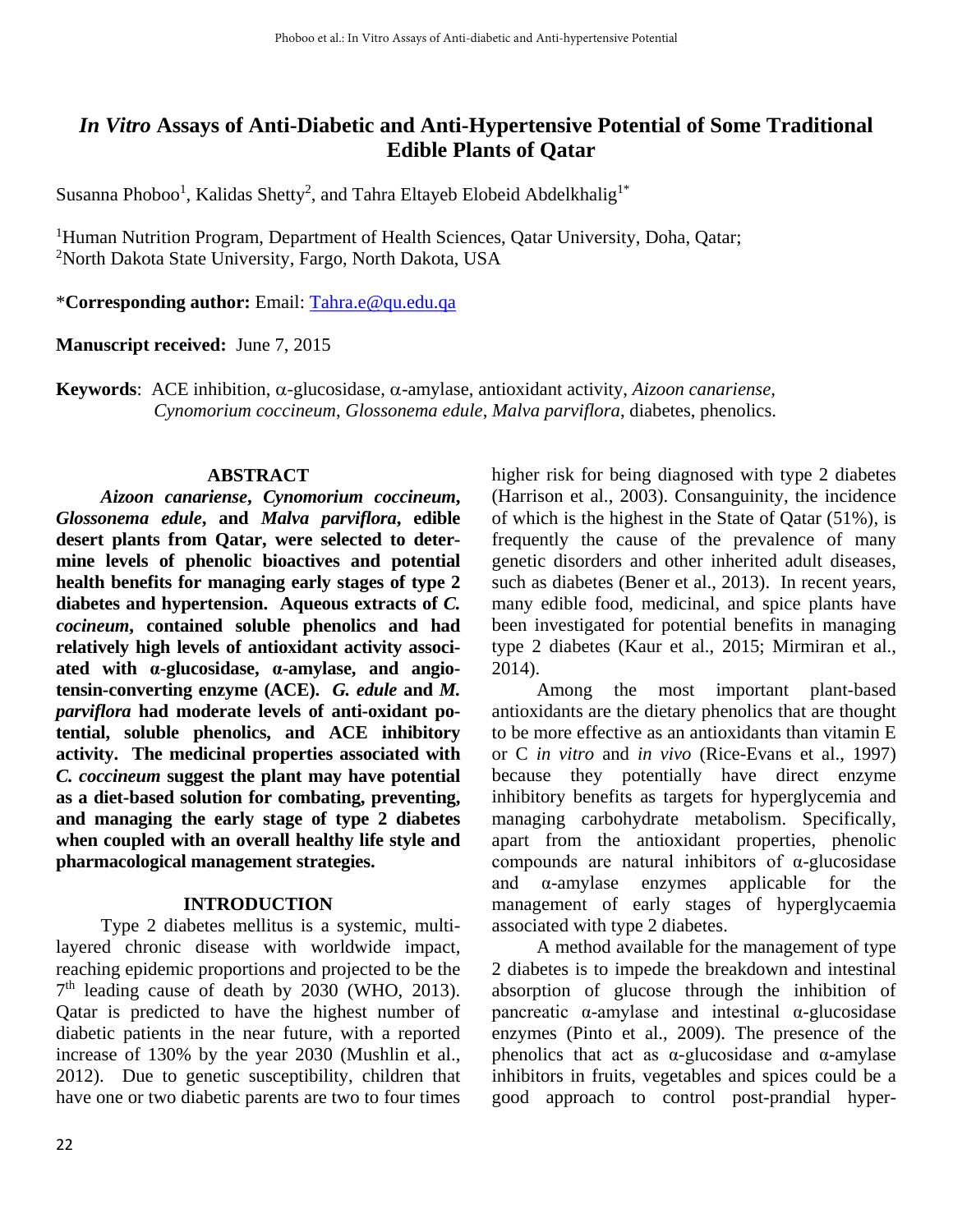glycemia and provide effective benefits without side effects. Further, many plants are also reported to be anti-hypertensive mainly for their potential to inhibit angiotensin converting enzyme (ACE) (Castro et al., 2000), which can be targeted for managing macrovascular complications of type 2 diabetes.

In the current study, phenolic bioactives from four traditional edible plants from Qatar were analysed for their potential in inhibiting  $\alpha$ glucosidase, α-amylase and ACE using *in vitro* assay models. In addition, the relevant total phenolic content, antioxidant potential and the different types of phenolic compounds and their content were analyzed using high performance liquid chromatography (HPLC). The studied food plants were once a part of the diet of the local Qatari population, but have been largely replaced by imported provisions. Establishing and incorporating the anti-diabetic potential of local food into diets could help in manage this disease.

## **MATERIALS AND METHOD**

**Plant samples.** Indigenous plants, *Cynomorium coccineum* (local name: Trathuth), *Aizoon canariense* (local name: Jafna), *Glossonema edule* (local name: Yerawa), and *Malva parviflora* (local name: Khobeza) were collected locally and identified by a faculty member in the Department of Biological and Environ-mental Sciences, Qatar University, Doha. Porcine pancreatic α-amylase (EC 3.2.1.1), rat intestinal  $\alpha$ -glucosidase (EC3.2.1.20), hippuric acid, rabbit lung ACE (angiotensin I-converting enzyme) (EC 3.4.15.1), 2,2-diphenyl-1-picrylhydrazyl (DPPH), acarbose, and ascorbic acid were purchased from Sigma Chemical Co. Standards for gallic acid were also purchased from Sigma Chemical Co.

**Sample extraction.** The edible portions of the selected plants were extracted with water to determine the chemical constituency. For *A. canariense* and *M. parviflora*, the entire plants were macerated before extraction. For the *C. coccineum*, the inner flesh of the stem was removed and then extracted. The fruit of *G. edule* were cut into small pieces with a cheese grater and then uniformly mixed before extraction. All samples (2.5 g) were extracted in 100 mL of distilled water under reflux at 95°C for 30 min. Each of the samples was subsequently centrifuged at 11,000 g for 10 min to separate cellular debris from the extract.

 **Soluble phenolics.** Total soluble phenolics in each of the test samples were determined using a previously established assay (Kwon et al., 2006). In brief, a 0.5 mL of sample extract was weighed and added to a test tube. Each of the samples in the test tubes was subsequently mixed with 1 mL of 95% ethanol, 5.5 mL of distilled water, and 0.5 mL of 50% Folin-Ciocalteu reagent. After five minutes, 1 mL of 5% sodium carbonate was added to stop the reaction and the absorbance of the mixture was determined at 725 nm using a UV-visible light spectrophotometer (Agilent Model 8453) after a 1 h dark incubation. Gallic acid was used as a standard, and the results were expressed as µg gallic acid/mL of sample fresh weight.

 **Antioxidant activity.** The antioxidant activity was determined using a DPPH radical scavenging method modified from Kwon et al. (2006). A 250 L aliquot of the sample extract was mixed with 1.25 mL of DPPH (60  $\mu$ M in ethanol) and then centrifuged at 5000 g for one minute. The absorbance was measured at 517 nm using the previously described Agilent UV-visible light spectrophotometer. The absorbance readings were compared with a control containing 95% ethanol in place of the sample extract. The inhibition was calculated as:

$$
\% Inhibition = \frac{(Absorbance_{control} - Absorbance_{extract})}{Absorbance_{control}} \times 100
$$

 $\alpha$ -Amylase inhibition. The  $\alpha$ -amylase inhibitory activity was determined using a modified assay of that described in the Worthington Enzyme Manual (Worthington, 1993; Kwon et al., 2006). A total of 500  $\mu$ L of 0.02 M sodium phos-phate buffer (pH 6.9) with 0.006 M NaCl) containing 0.5 mg/mL of  $\alpha$ amylase were pre-incubated at  $25^{\circ}$ C for 10 min. After the pre-incubation, 500 µL of a 1% starch solution in 0.02 M sodium phosphate buffer (pH 6.9 with 0.006 M NaCl) was added to each tube at timed intervals. The reaction was stopped using 1.0 mL of dinitrosalicylic (DNS) acid color reagent. The test tubes were incubated in a boiling water bath for 5 min and then cooled to room temperature. The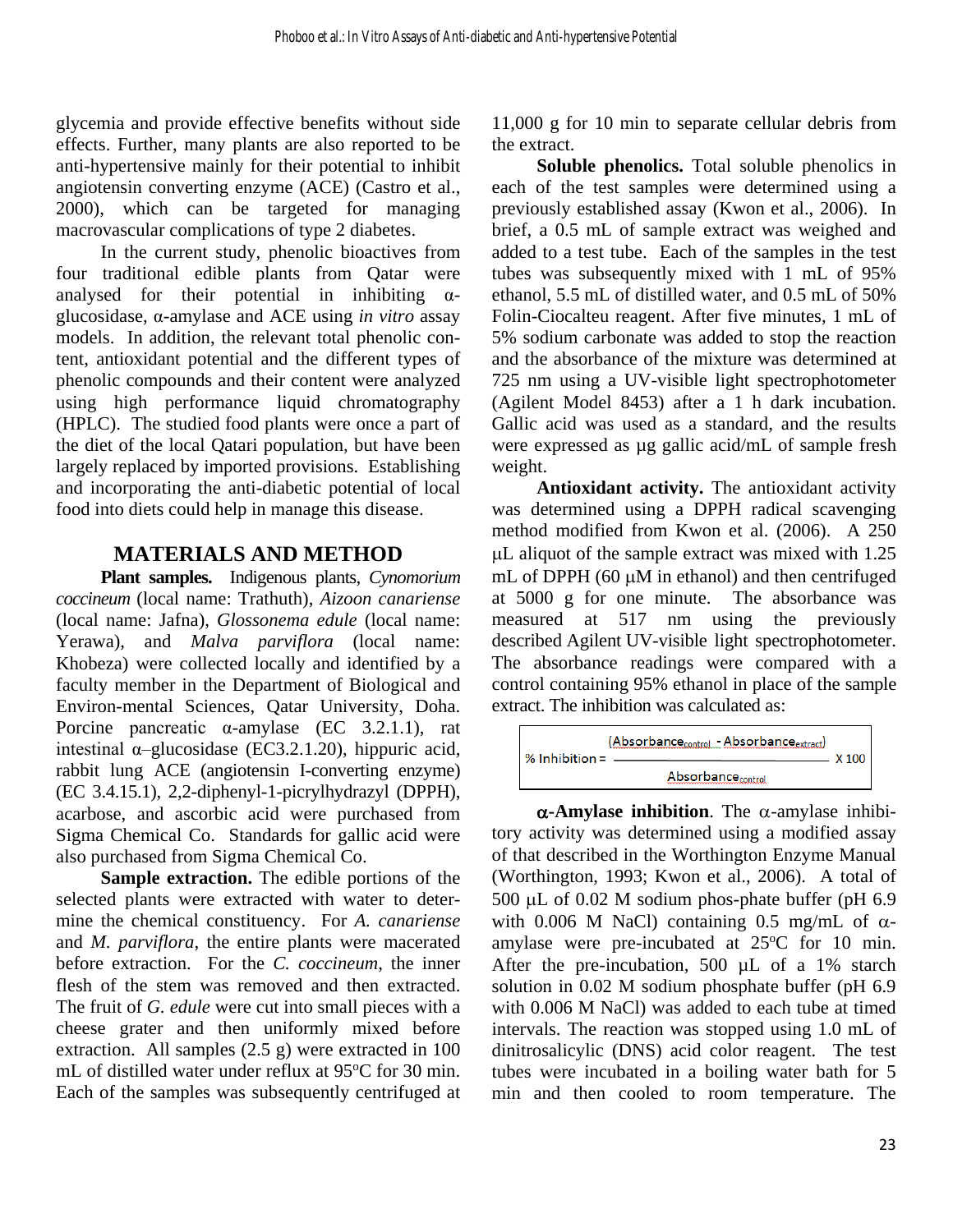reaction mixture was diluted by adding 5 to15 mL of distilled water, and the absorbance was measured at 540 nm using the previously described UV-Visible light spectrophotometer. The absorbance readings were compared with the controls that contained buffer instead of sample extract. The percentage  $\alpha$ amylase inhibitory activity was calculated using the same equation used for percentage inhibition in the DPPH radical inhibition assay.

 $\alpha$ -Glucosidase. Inhibitory activity of  $\alpha$ glucosidase was measured following a modified procedure described by McCue et al. (2005). The  $\alpha$ glucosidase was assayed using  $50 \mu L$  of sample extracts and 100  $\mu$ L of 0.1 M phosphate buffer (pH 6.9) containing  $\alpha$ -glucosidase solution (1 U/mL), which was then incubated in 96-well plates at 25°C for 10 min. After the pre-incubation period, 50  $\mu$ L of 5 mM *p*-nitrophenyl- $\alpha$ -*d*-glucopyranoside solution in 0.1 M phosphate buffer (pH 6.9) was added to each well at timed intervals. The reaction mixtures were incubated at 25°C for 5 min.

 Before and after incubation, absorbance readings of the samples were recorded at 405 nm using a microplate reader (Semi-Automated ELISA System, TECAN SUNRISE Reader, Model Sunrise, Austria) and compared with a control that had 50  $\mu$ L of buffer solution in place of the extract. The  $\alpha$ glucosidase inhibitory activity was expressed as percent inhibition and was calculated using the same equation used for determining the percent inhibition in the DPPH radical inhibition assay. Dose dependency was tested using 0.5 µL to 25 µL following the same protocol.

**ACE inhibition.** ACE inhibition was assayed by a method modified by Kwon et al*.* (2006), using hippuryl-histidyl-leucine (HHL) as a substrate and the ACE-I enzyme from rabbit lung (EC 3.4.15.1). A volume of  $50 \mu L$  of sample extracts was incubated with 100  $\mu$ L of 1 M NaCl-borate buffer (pH 8.3) containing 2 mU of ACE-I solution at 37°C for 10 min. After pre-incubation, 100  $\mu$ L of a 5 mU substrate (HHL) solution was added to the reaction mixture. Test solutions were incubated at 37°C for 1 h. The reaction was stopped with the addition of 150  $\mu$ L of 0.5 N HCl to the reaction.

A 5 µL sample of the stopped reaction mixture was injected into a high-performance liquid chromatography (HPLC) apparatus (Agilent 1100 with UV-Detector 1100, Autosampler 1200 & Column compartment 1200, Agilent Technologies, Palo Alto, CA). The solvents used for the gradient were 10 mM phosphoric acid (pH 2.5) and 100% methanol. The methanol concentration was 60% for the first 8 min and then increased to 100% for 5 min followed by a decrease to 0% for the next 5 min (total run time of 18 min). The analytical column was an Agilent Nucleosil 100-5C18, 250 mm x 4.6 mm inside diameter, filled with packing material of  $5 \mu m$ particle size, and used a flow rate of 1 mL/min at ambient temperature. During each run, the absorbance was recorded at 228 nm for the detection of liberated hippuric acid and retention time by comparison with a calibration standard of hippuric acid. The percentage inhibition was calculated using a formula similar to that used for determining the inhibition of for antioxidant activity of  $\alpha$ -amylase.

$$
\% Inhibition = \frac{(A_{control} - A_{extract})}{(A_{control} - A_{blank})} \times 100
$$

**HPLC analysis of phenolics.** For analysis of phenolics by HPLC, a 2 mL samples of the extracts were filtered (pore size,  $0.2 \mu m$ ), and  $5 \mu L$  was injected into the HPLC apparatus (Agilent 1100 with UV-Detector 1100, Auto-sampler 1200 and Column compartment 1200, Agilent Technologies, Palo Alto, CA). For gradient elution, the solvents were: 10 mM phosphoric acid (pH 2.5) and 100% methanol. The methanol concentration was increased from 0 to 60% for the first 8 min and to 100% over the next 7 min, then decreased to 0% for the next 3 min and maintained for the next 7 min (total run time of 25 min).

The analytical column, an Agilent Zorbax SB-C18, 250 mm x 4.6 mm i.d. packed with 5  $\mu$ m particle size, used a flow rate of 1 mL/min at ambient temperature. Absorbance was recorded at 306 nm. Calibration standards were cinnamic acid, rosmarinic acid, protocatechuic acid, *p*-coumaric acid, chlorogenic acid, caffeic acid, ferulic acid, gallic acid and quercetin. Extract constituents were identified by comparison of retention times and diode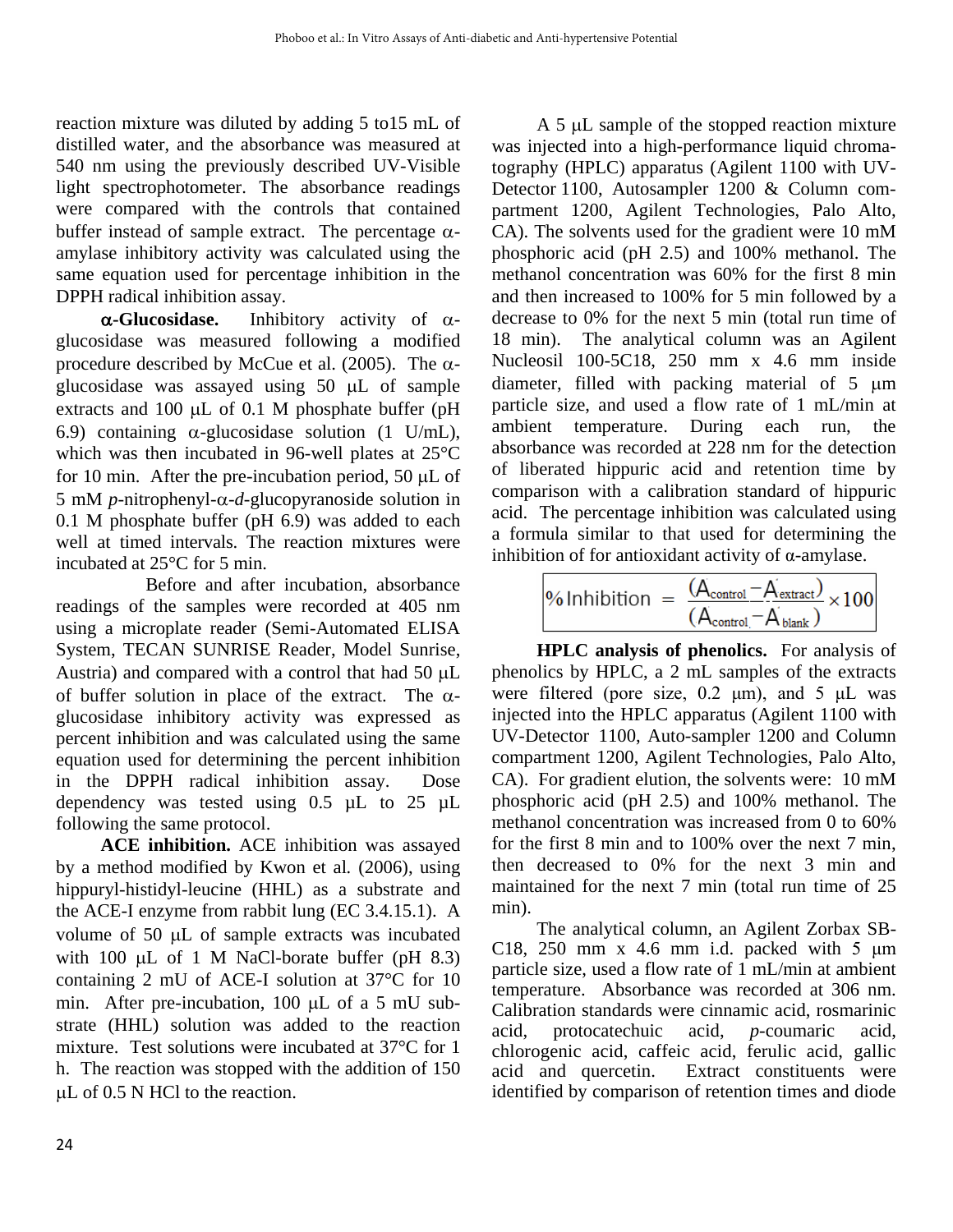array spectral characteristics with the standards. The results were expressed as  $\mu L/g$  of sample fresh weight.

**Statistical analysis.** Statistical analysis was a one-way analysis of the variance (ANOVA). Posthoc comparisons were done using LSD test or a planned comparison in SPSS version 16.0. ( $p < 0.05$ ).

#### **RESULTS AND DISCUSSION**

**Antioxidant activity, soluble phenolics, and HPLC analysis.** The total antioxidant activity and total soluble phenolics of all four edible plants of Qatar showed significantly different results (Figure 1). *Cynomorium coccineum* had significantly higher antioxidant activity and total soluble phenolics as comparison with the other three plants. *Glossonema edule* had high antioxidant activity, but moderate total soluble phenolics, whereas *Malva parviflora* and *Aizoon canariense* had low antioxidant activity and low total soluble phenolic content.

### Figure 1. Total soluble phenolics and DPPH inhibitory potential of plants<sup>1</sup>.



 $1$ Data are mean  $\pm$  SE (n=9). Columns with different letters indicate statistically significant differences among groups at p<0.5. The Pearson's correlation coefficient between total soluble phenolics and DPPH inhibitory potential was 0.79.

Among the studied edible plants, *Cynomorium coccineum* is of particular interest in for the medicinal applications in ancient times. Zucca et al*.* (2013) evaluated both the aqueous and methanolic extracts of *C. coccineum* for total antioxidant capacity using selected ET-based methods, such as DPPH assay and ABTS-based assay to measure the Trolox Equivalents Antioxidant Capacity (TEAC), and the FRAP method and ORAC assay based on pyrogallol red. Significant antioxidant capacities using DPPH assay and ORAC-PYR assays were observed. Gao (2011) has reported that the extract of another species of *Cynomorium*, *C. songaricum*, contains proanthocyanidins that improve DPPH free-radical scavenging activity.

Jin et al*.* (2014) has noted that the antioxidant potential of acetone extract of *C. songaricum*, which contains catechins, is significantly superior antioxidant activity compared with Vitamin E, but is inferior to ascorbic acid. Nuo et al. (2010) has reported high DPPH and ABTS free-radical scavenging activity by *C. songaricum* polysaccharides. Lu et al. (2004) investigated the antioxidant effects of aqueous extract *C. songaricum in vitro* on five types of edible oils, and reported that soybean oil possessed antioxidant capacity. Zhao et al*.* (2009) has described the antioxidant capacity of phenolic compounds isolated from *C. songaricum,* which has a stronger antioxidant effect at a concentration of 0.2596 mg/mL when compared with vitamin C.

 In the current study, *Malva parviflora* had low DPPH inhibitory activity and low total soluble phenolics content. Although aqueous extracts were used, the results agreed with a report by Afolayan et al. (2008) indicating the methanolic extract of *M. parviflora* had 9.3% DPPH inhibition and the methanol extract inhibited 94.3% ABTS (2,2`-azinobis [3-ethylbenzothiazoline-6-sulfonic acid] diammonium salt) radical ion. Farhan, et al. (2012) reported aqueous and ethanolic extracts at 4 mg/mL of crude leaves and stems of *M. parviflora* grown in Lebanon have high DPPH inhibitory activity, enhancing the scavenging activity by 59% and 70%, respectively. The current study, however, does not support the findings of Farhan et al. (2012), but this could be due to differences in extraction methods, genetic variation in the edible plants, growing conditions, or assay methodology.

 The investigation of hydroxycinnamic acids and other phenolic acids has not previously been investigated in the four species of plants studied in this report. Using HPLC chromatography, the current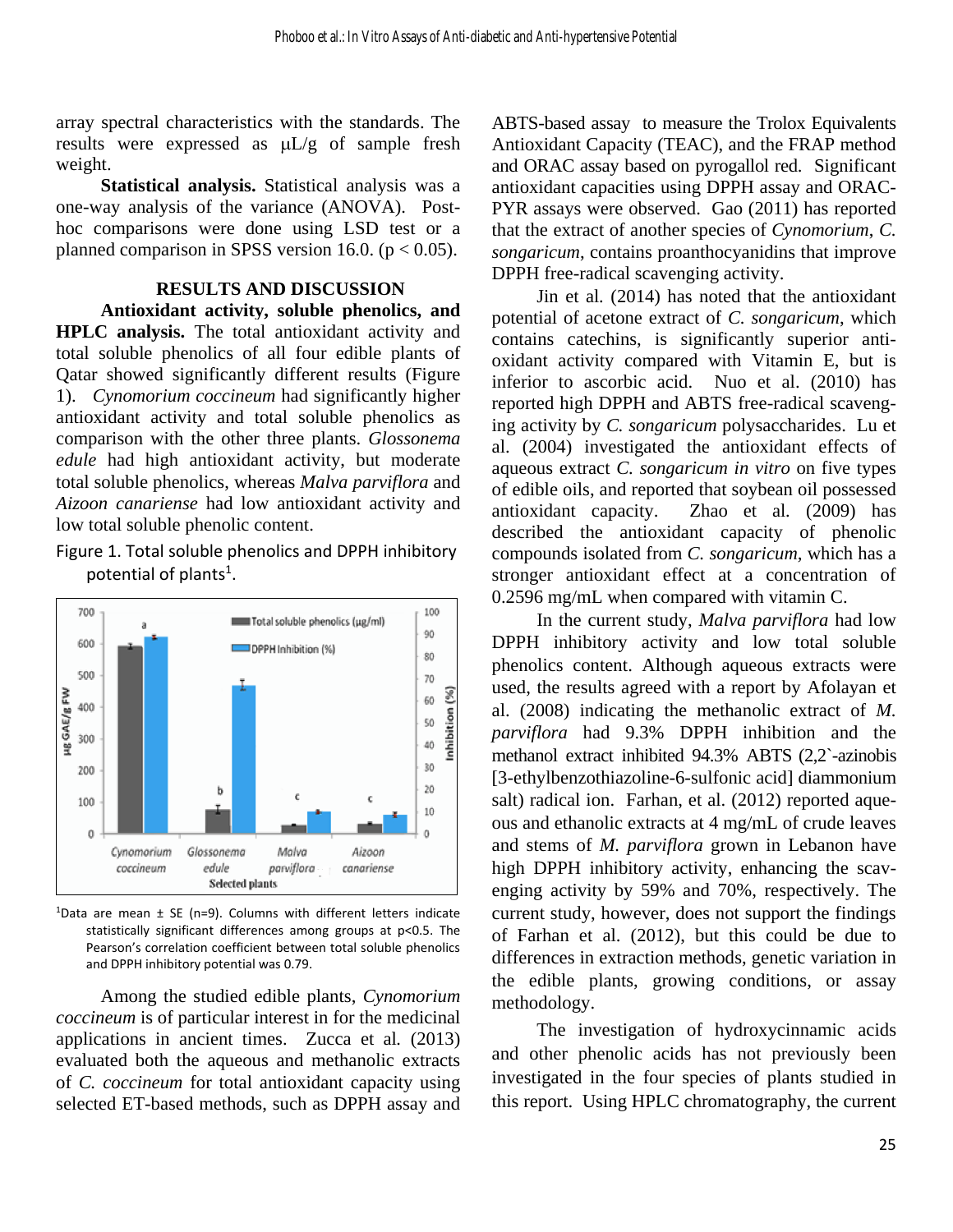study demonstrated the presence of various phenolic acids, such as gallic acid, chlorogenic acid, caffeic acid, protocatechuic acid, and cinnamic acid, along with quercetin in all four edible Qatari plant samples

Table 1. Phenolic compounds in aqueous extracts of plants.

| Cynomorium                             | Malva                         | Aizoon                       | Glossonema                   |
|----------------------------------------|-------------------------------|------------------------------|------------------------------|
| coccineum                              | parviflora                    | canariense                   | edule                        |
| 1,2<br>$(\mu L/L)$<br>---------------- |                               |                              |                              |
| $8.12 \pm 0.29$ <sup>a</sup>           | $1.61 \pm 0.42$ <sup>bc</sup> | $2.30 \pm 0.59^b$            | $0.67 \pm 0.23$ <sup>c</sup> |
| $5.56 \pm 0.29$ <sup>a</sup>           | $2,18 \pm 0.14^b$             | $2.47 \pm 0.27^b$            | $0.49 \pm 0.12^c$            |
| $0.94 \pm 0.17$ <sup>a</sup>           | $0.80 \pm 0.10^a$             | $2,23 \pm 0.46^b$            | $0.49 \pm 0.11$ <sup>a</sup> |
| $3.51 \pm 0.66$ <sup>ac</sup>          | $2.50 \pm 0.51^{ab}$          | $5.42 \pm 1.09^c$            | $0.77 \pm 0.29^b$            |
| $5.95 \pm 0.95^a$                      | $3.54 \pm 0.60^a$             | $4.28 \pm 0.71$ <sup>a</sup> | $0.01 \pm 0.01^b$            |
| $1.51 \pm 0.42$ <sup>a</sup>           | $4.13 \pm 0.55^b$             |                              | $2.08 \pm 0.45^{ab}$         |
|                                        | Protocatechuic acid           |                              |                              |

<sup>1</sup>Means  $\pm$  standard error, n=9.

<sup>2</sup>Means with different letters within rows are significantly different, p<0.05..

 *Cynomorium coccineum*, in general, had higher amounts of the phenolic phytochemicals. The gallic acid content (8.12 µL/L) was highest in *C*. *coccineum*, whereas quercetin content was highest in *Malva parviflora* (4.13 µL/L). Protocatechuic acid and cinnamic acid content were highest in *Aizoon canariense* at 5.42 µL/L and 5.95 µL/L, respectively. Zucca et al*.* (2013) also has reported the presence of gallic acid in the extracts of *C. coccineum*. Rizk et al*.* (1990) reported the presence of flavonoids, mainly apigenin, 6,8 di-C-glucoside, and luteolin 7-Oglucoside, in unripe fruit of *Glossonema edule,* whereas *A. canariense* has been reported to contain alkaloids, coumarins, saponins, tannins, flavonoids, steroids, and triterpenes. In a study by Farhan et al. (2012) the methanolic fractions of polyphenols from leaves and stems of *M. parviflora* contained different amounts of phenolic compounds, flavonoids, saponins, alkaloids, resins and tannins.

 **-Glucosidase/amylase inhibition***.* Based on the *in vitro* assay model, only *Cynomorium coccineum* extracts inhibited α-glucosidase and αamylase enzymes. Aqueous extract of *C. coccineum* demonstrated a relatively high α-glucosidase inhibitory activity (Table 2). In contrast, a moderate inhibition of α-amylase was observed in the aqueous extracts of *C. coccineum* where 300 µL of extract caused a 54.4% inhibition (Fig. 2).  $\alpha$ -Amylase and α-glucosidase are key enzymes involved in starch breakdown and subsequent glucose release leading to rapid intestinal absorption. When inhibited by a high carbohydrate diet, these enzymes are beneficial in maintaining the postprandial blood sugar level and managing hyperglycemia (Puls et al., 1977). A major drawback of currently used  $\alpha$ -glucosidase and  $\alpha$ amylase inhibitors, such as pharmacologically beneficial acarbose, are side effects, such as abdominal distention, flatulence, tympanitis, and diarrhea. These side effects are possibly due to complete inhibition of  $\alpha$ -amylase, leaving the carbohydrate to ferment in the colon (Bischoff et al., 1985; Bischoff, 1994).

 Table 2. α-Glucosidase inhibitory potential of *C. coccineum* aqueous extract.

| Inhibition $(\%) \pm SE$<br><b>Doses</b> |                  |
|------------------------------------------|------------------|
| $10 \mu$                                 | $96.02 \pm 0.05$ |
| $15 \mu$                                 | $96.92 \pm 0.21$ |
| $20 \mu$                                 | $95.75 \pm 0.06$ |
| $25 \mu$                                 | $96.13 \pm 0.15$ |
| $30 \mu$                                 | $95.89 \pm 0.07$ |
| $35 \mu$                                 | $95.81 \pm 0.25$ |
| 40 µl                                    | $95.46 \pm 0.10$ |
| $50 \mu$                                 | $95.53 \pm 0.21$ |

 Thus, integrating natural inhibitors from dietary edible plants with lower inhibitory effects against αamylase activity and a stronger inhibitory activity against  $\alpha$ -glucosidase can be potentially targeted as a more complimentary and effective therapy for postprandial hyperglycemia control with minimal side effects (Kwon et al*.* 2006). The result of this *in*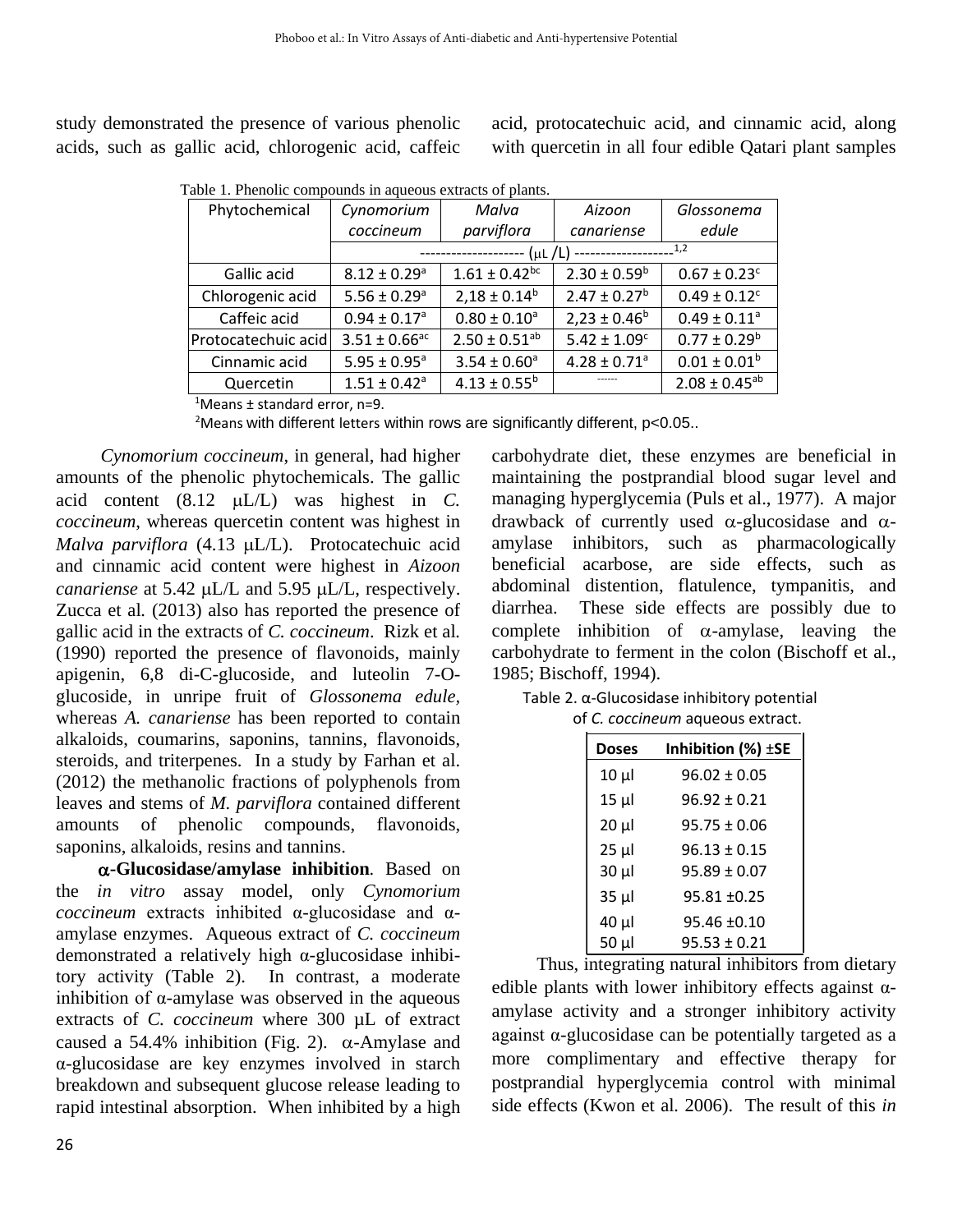*vitro* study indicates a biochemical rationale for why *C. coccineum* has the potential to be highly effective in modulating sugar uptake with a potentially moderate effect on rapid starch break-down.





**ACE inhibition assay**. In an *in vitro* assay, the aqueous extracts from *Cynomorium coccineum*, *Glossonema edule*, and *Malva parviflora* inhibited ACE inhibitory activity, but the aqueous extracts of *Aizoon canariense* did not inhibit ACE. Of the three studied plants, an aqueous extract of *C. coccineum* had a higher ACE inhibitory action,  $38.46 \pm 3.38\%$ , than *Glossonema edule*,  $27.81 \pm 0.96\%$  inhibition, and *Malva parviflora*,  $11.12 \pm 6.06$  % inhibition. The long-term, macrovascular complications of diabetes is hypertension. ACE is an important enzyme in maintaining vascular tension through the activation of and conversion of histidyl-leucine dipeptide to angiotensin II, a vasoconstrictor (Skeggs et al*.* 1956).

Angiotensin II leads to stimulated synthesis and release of aldosterone, increasing blood pressure by retaining sodium in the distal tubules (Lieberman 1975). Inhibiting ACE is considered a beneficial therapeutic approach in the treatment of high blood pressure in both diabetic and non-diabetic patients.

#### **CONCLUSIONS**

The current study indicates a strong possibility that *Cynomorium coccineum*, an edible spice and food plant used in Qatar, could help manage glucose and glucose-induced high levels of reactive oxygen species (ROS) linked to hyperglycemia and type 2 diabetes-associated hypertension. To our knowledge, studies on anti-diabetic potential of *Cynomorium coccineum*, *Aizoon canariense*, and *Glossonema edule* have not previously been studied.

*Cynomorium coccineum* which grows throughout the Mediterranean region, including North Africa, the Arab peninsula, and beyond, is an edible food and medicinal plant, commonly eaten during famines and prized for medicinal properties. The high antioxidant potential, indicated by the strong DPPH inhibitory potential, plus the total soluble phenolics, potent α-glucosidase inhibition, moderate α-amylase inhibition, and ACE inhibiting potential, indicate that *Cynomorium coccineum* can be used as an edible source for preventing and managing the early stages of type 2 diabetes. The  $\alpha$ -glucoside inhibitory activity in the extract of *Cynomorium coccineum* suggest that further investigation of this activity will be worthwhile, including a comparative study with acarbose, the  $\alpha$ -glucosidase inhibitory clinical drug.

 The moderate antioxidant potential and total soluble phenolics and ACE inhibitory potential demonstrated by *Malva parviflora* and *Glossonema edule* may also be useful for potentially managing hypertension and oxidation-linked vascular complications. Indeed, additional studies may validate the biochemical rationale of traditional edible food plants and overall health benefits of plants that were historically an important part of the Qatari diet.

#### **REFERENCES**

- Afolayan, O.A.J., M. Aboyade, and M.O. Sofidiya, 2008. Total phenolic content and free radical scavenging activity of *Malva parviflora* L. (Malvaceae). J Biol. Sci. 8:945-949.
- Bener, A., M.T.Yousafzai, A.O. Al-Hamaq, A-G. Mohammad, and R. De Fronzo, 2013. Parental transmission of type 2 diabetes mellitus in a

Data are mean %  $\pm$  SE values (n=9). a-dColumns with different letters indicate statistically significant differences among groups at p < 0.05.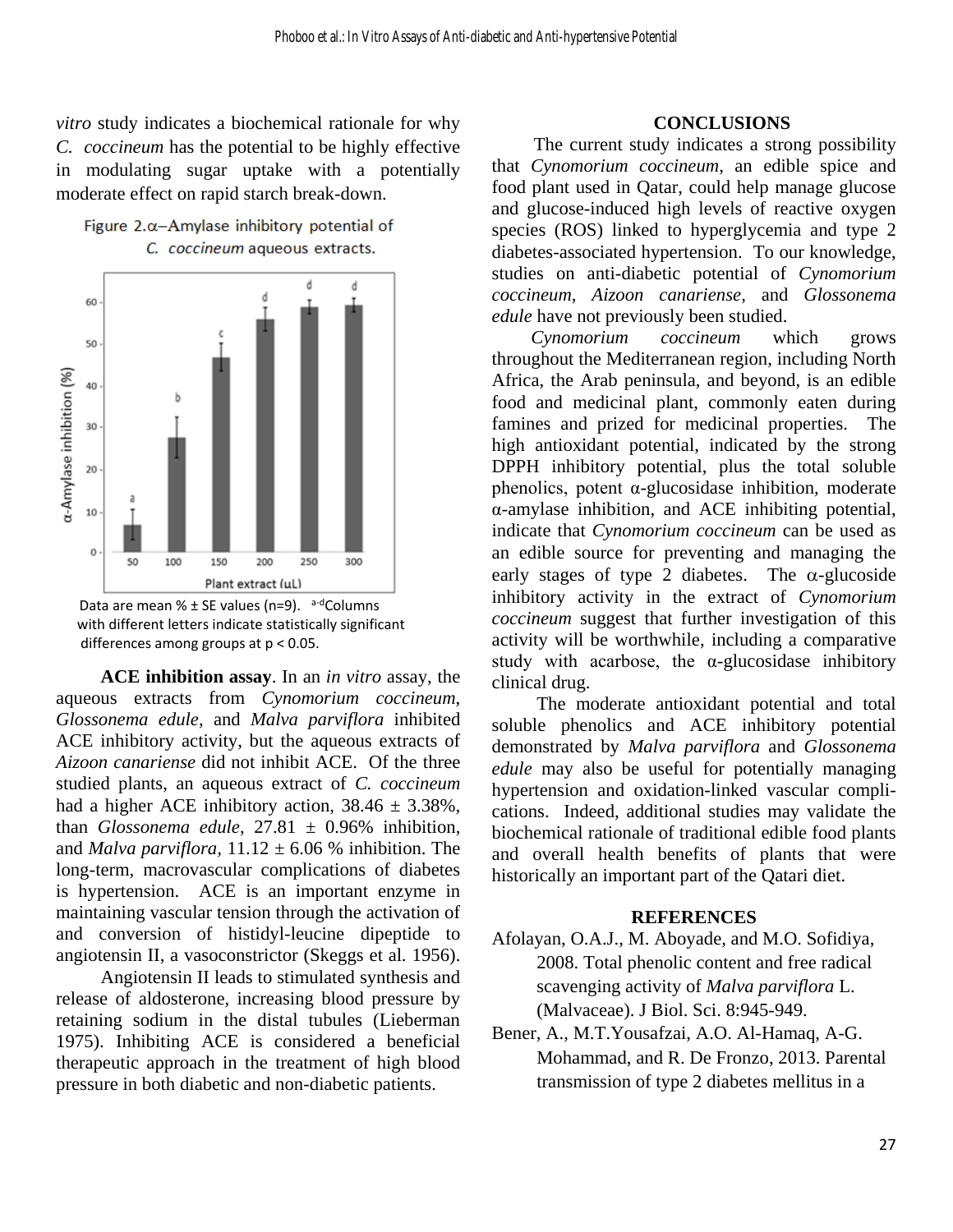highly endogamous population. World J. Diabetes 4:40-46.

- Bischoff, H. 1994. Pharmacology of glucosidase inhibitor. Eur. J. Clin. Invest. 24:3–10.
- Bischoff, H., W. Puls, H.P. Krause, H. Schutt, and G. Thomas, 1985. Pharmacological properties of the novel glucosidase inhibitors BAY m 1099 (miglitol) and BAY o 1248. Diabetes Res. Clin. Pract. 1:53–62.
- Braga, F.C., H. Wagner, J.A. Lombardi, and A.B. de Oliveira, 2000. Screening the Brazilian flora for antihypertensive plant species for in vitro angiotensin-I-converting enzyme inhibiting activity. Phytomedicine 7:245-250.
- Farhan, H., H. Rammal, A. Hijazi, H. Hamad, and B. Badran, 2012. Phytochemical screening and extraction of polyphenol from stems and leaves of a Lebanese *Euphorbia macrolada schyzoceras* Boiss. Ann. Biol. Res. 3:149-156.
- Gao, N.Q. 2011. Extraction, identification and antioxidation of procyanidins from *Cynomorium songaricum*. Masters thesis, Jiangnan University, Jiangsu, China.
- Harrison, T.A., L. A. Hindorff, H. Kim, R.C. Wines, D. J. Bowen, B.B. McGrath, and K.L. Edwards, 2003. Family history of diabetes as a potential public health tool. Am. J. Prev. Med. 24:152- 159.
- Jin, S. W., G..L. Chen, J.J.M. Du, L.H. Wang, X. Ren, and T.Y. An, 2014. Antioxidant properties and principal phenolic compositions of *Cynomorium songaricum* Rupr. International Journal of Food Properties. 17:13-25.
- Kaur, G., S. Mukundan, V. Wani, and M.S. Kumar, 2015. Nutraceuticals in the Management and Prevention of Metabolic Syndrome. Austin J Pharmacol Ther, 3:1063.
- Kwon, Y.I., D.V. Vattem, and K. Shetty, 2006. Evaluation of clonal herbs of Lamiaceae species for management of diabetes and hypertension. Asia Pac. J. Clin. Nutr. 15:107– 118.
- Lieberman, J. 1975. Elevation of serum angiotensin Iconverting enzyme (ACE) level in sarcoidiosis. Am. J. Med. 59:365–372.
- Lu, Y.C., P.C. Lin, and G.Q. Pan, 2004. Effect of *Cynomorium songaricum* Rupr. on antioxidant action of edible oil. Qinghai Sci. Tech. 4:26– 28.
- McCue, P., Y.I. Kwon, and K. Shetty, 2005. Antiamylase, anti-glucosidase and anti-angiotensin I-converting enzyme potential of selected foods. J. Food Biotechnol. *29*, 278-294.
- Mirmiran, P., Z. Bahadoran, and F. Azizi, 2014. Functional foods-based diet as a novel dietary approach for management of type 2 diabetes and its complications: A review. World Journal of Diabetes 5(3):267-281.
- Mushlin, A.I., P.J. Christos, L. Abu-Raddad, H. Chemaitelly, D. Deleu, and A.R. Gehani, 2012. The importance of diabetes mellitus in the gobal epidemic of cardiovascular disease: The case of the state of Qatar. Trans. Am. Clin. Climatol. Assoc. 23:193-208.
- Nuo, M.T., Z.M. Li, T. Li, L.H. Wang, and G.L. Chen, 2010. Research of antioxidant action of the *Cynomorium songaricum* Rupr. polysaccharide. The Ninth National Symposium on Medicinal Plants and Herbal Medicine. pp. 227–229.
- Pinto, M.D.S., Y.I. Kwon, E. Apostolidis, F.M. Lajolo, M.I. Genovese, and K. Shetty, 2009. Potential use of *Ginkgo biloba* L. leaves in the management of hyperglycemia and hypertension. Bioresource Technol. 100:6599- 6609.
- Puls, W., U. Keup, H. Krause, P.G. Thomas, and F. Hoffmeister, 1977. Glucosidase inhibition: a new approach to the treatment of diabetes, obesity and hyperlipoproteinemia. Naturwissenschaften 64:536– 537.
- Rice-Evans, A., N.J. Miller, and P. Paganga, 1997. Antioxidant properties of phenolic compounds. Trends Plant Sci. 2:152-159.
- [Rizk,](http://link.springer.com/search?facet-author=%22A.+M.+Rizk%22) A.M., F.M. Hammouda, [S.I. Ismail,](http://link.springer.com/search?facet-author=%22S.+I.+Ismail%22) [N.M.](http://link.springer.com/search?facet-author=%22N.+M.+Hassan%22)  [Hassan,](http://link.springer.com/search?facet-author=%22N.+M.+Hassan%22) [M.M. El-Missiry,](http://link.springer.com/search?facet-author=%22M.+M.+El-Missiry%22) and [F.A. Ahmad,](http://link.springer.com/search?facet-author=%22F.+A.+Ahmad%22) 1990. Constituents of plants growing in Qatar. [Plant Food Human Nutr. 4](http://link.springer.com/journal/11130)0:1-3.
- Skeggs, L.T., J.R. Khan, and N.P. Shumway, 1956. The preparation and function of the